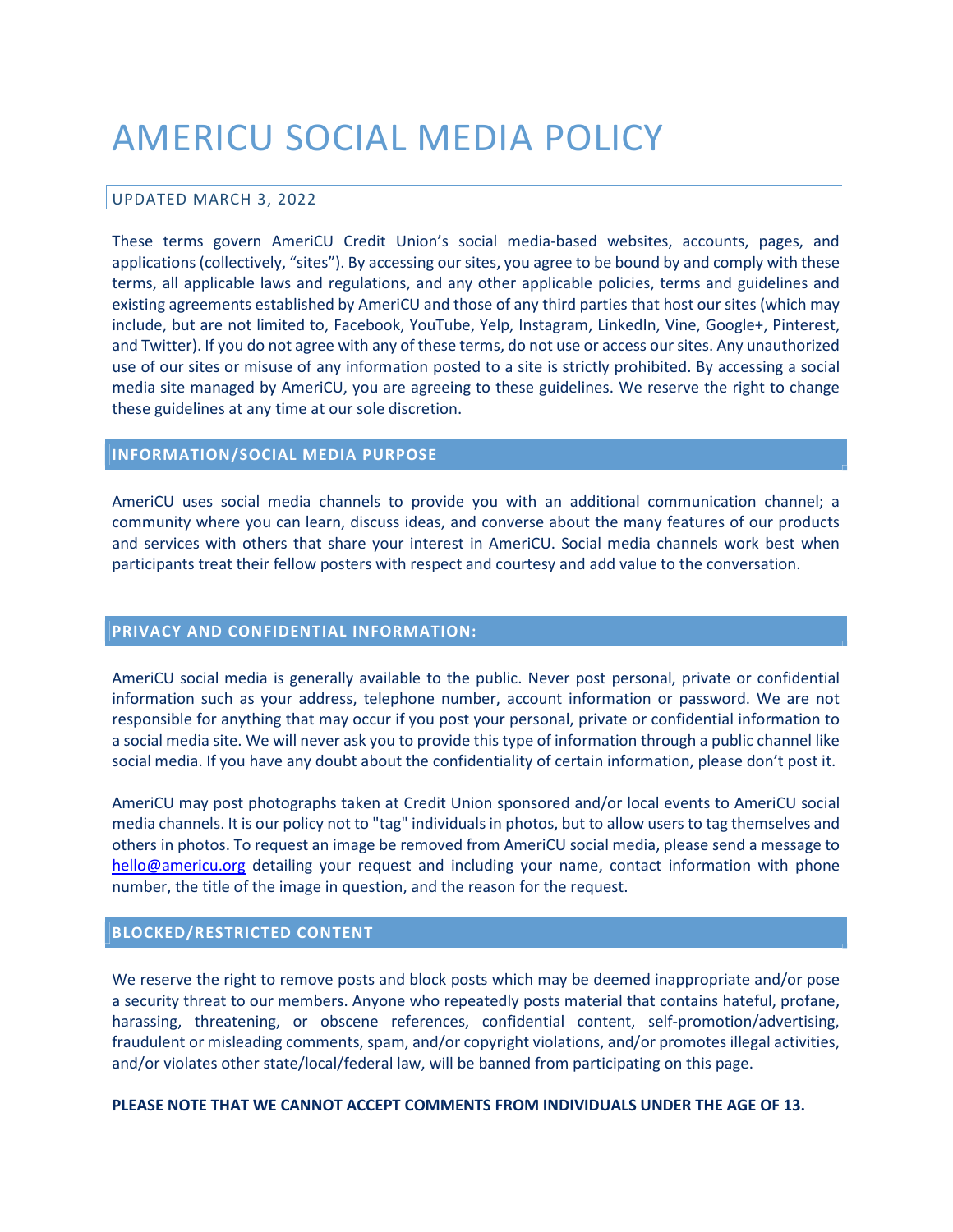We recommend that you familiarize yourself with the privacy and security policies of the social media sites you use (such as Facebook) and understand how your information can be displayed and used throughout each site as well as other third-party sites that may be linked.

### PARTICIPATION GUIDELINES

When using an AmeriCU social media site, we request that you follow guidelines that will help keep the discussions constructive, relevant, and appropriate. We reserve the right to moderate and delete any content at our sole discretion.

Posts in HTML Format (or URLs) will be removed. Please only use plain text when submitting your comments. Posts containing images and/or videos will not be accepted, unless specifically requested by an authorized representative of AmeriCU for a contest or other business-related purpose. In these instances, pictures will be reviewed and will not be posted if deemed inappropriate.

### AMERICU EMPLOYEES

Only authorized personnel have permission to speak on behalf of AmeriCU Credit union or one of its subsidiaries on social media. If you are an employee of AmeriCU Credit Union or one of its subsidiaries, you MUST disclose your employment status when you submit a comment or question. When commenting on the Credit Union, unless you are authorized to speak on behalf of AmeriCU, you must state that the views expressed are your own. If we feel the nature of your comment is confidential, shares information not generally available, or recommends an action which could adversely affect our members, we reserve the right to remove the comment from a blog or social media site. Thank you for helping maintain the integrity of our community by disclosing your employment relationship.

#### RESPONSE TIME

Monitoring of the AmeriCU social media sites wall will take place between the hours of 8:00AM and 5:00PM EST, Monday - Friday (with the exception of major holidays). We will do our best to respond to your post within two hours during this set time period and will seek to connect with you as soon as possible outside of this set time frame. You may always contact our Call Center at 800.388.3000 for immediate assistance.

#### ENDORSEMENT

AmeriCU has not reviewed all of the third-party sites linked to its social media sites and is not responsible for their contents. The inclusion of any third-party link does not imply endorsement by AmeriCU.

AmeriCU does not endorse comments made by individuals, including AmeriCU employees. Endorsed, official AmeriCU comments are posted from AmeriCU Credit Union's corporate social media accounts." AmeriCU does not endorse or validate assertions or forward-looking statements in the comments. All statements and viewpoints expressed in the comments are strictly those of the commenter alone, and do not constitute an official position of AmeriCU.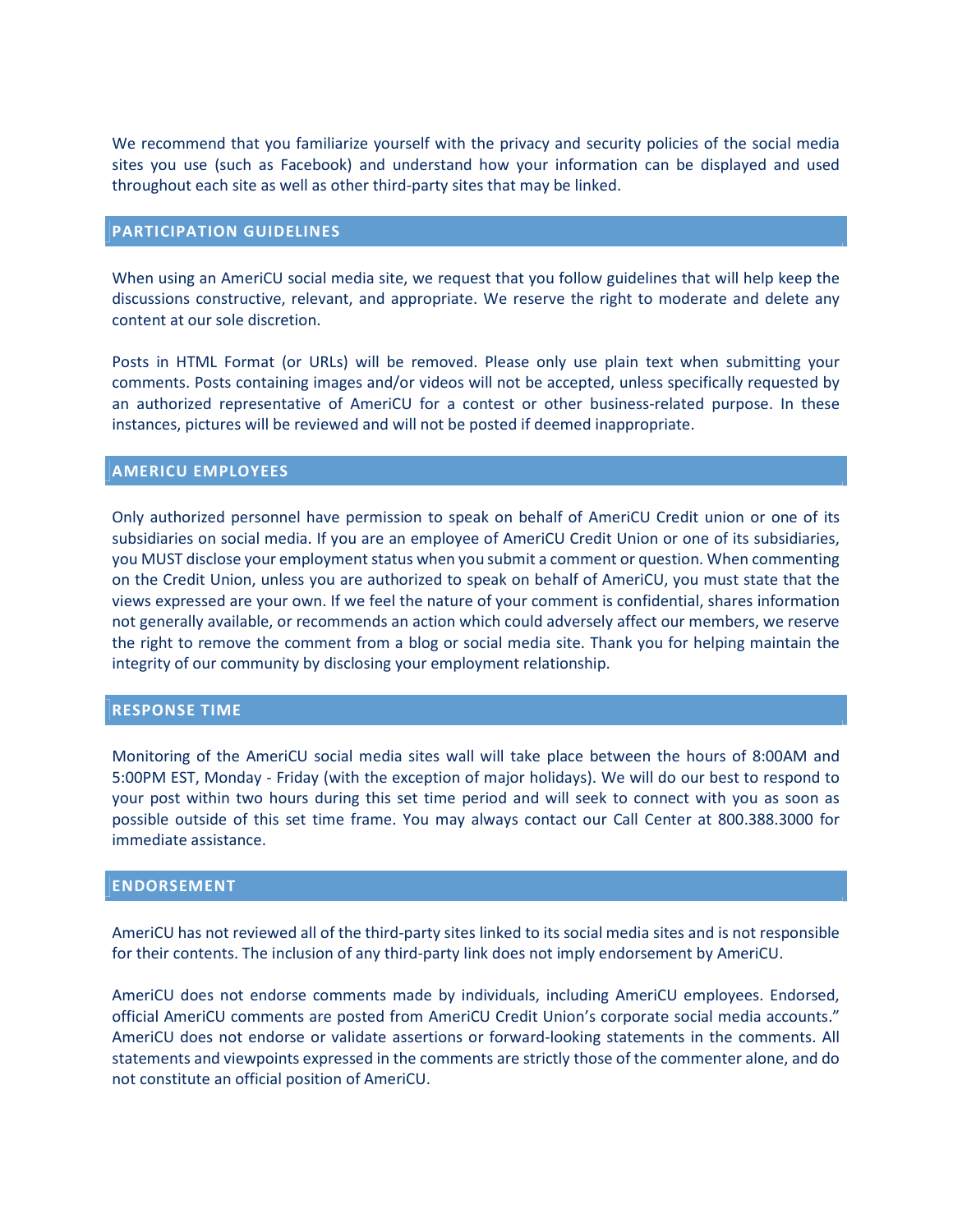## DISCLAIMER

The materials on AmeriCU's sites are provided "as is." AmeriCU makes no warranties, expressed or implied, and hereby disclaims and negates all other warranties, including without limitation, implied warranties or conditions of merchantability, fitness for a particular purpose, or non-infringement of intellectual property or other violation of rights. Further, AmeriCU does not warrant or make any representations concerning the accuracy, likely results, or reliability of the use of the materials on its sites or otherwise relating to such materials or on any sites linked to these sites. The information and content provided on our sites are intended for informational purposes only. AmeriCU is not responsible for any content posted by users, including posts made by employees or agents who are not authorized administrators of our sites. Content posted by others is not edited by AmeriCU and does not necessarily represent the views or positions of AmeriCU.

#### RELATIONSHIP

Your accessing of our sites in no way shall be deemed to create an agency or employee-employer relationship of any kind between you and AmeriCU, nor do these terms extend rights to any third party. You also agree that in the course of your accessing and using our sites, that no relationship is formed between yourself and AmeriCU that is either confidential or fiduciary in nature beyond any existing relationship you may have with us.

## LIMITATIONS/INDEMNIFICATION

In no event shall AmeriCU, its affiliates or suppliers be liable for any damages (including, without limitation, damages for loss of data or profit, or due to business interruption) arising out of the use or inability to use the materials on AmeriCU's sites, or for loss or damage that results from your failure to comply with these terms or other applicable guidelines, or from any technical, human or software errors or failures found within our sites. You agree to indemnify, defend and hold harmless AmeriCU, its officers, employees and agents from any and all liability with respect to any claims from any third parties arising from your use of our sites or violations of these terms or applicable guidelines.

#### UNSOLICITIED IDEA SUBMISSION POLICY

AmeriCU and its subsidiaries request that you do not offer unsolicited ideas via social media, including ideas for new or improved products, processes or technologies, product enhancements, advertising and marketing campaigns, promotions or new product names. Please do not send any original materials, suggestions or other items. The sole purpose of this policy is to avoid potential misunderstandings or disputes when AmeriCU's products or marketing efforts might seem similar to ideas submitted to the Credit Union. If, despite our request not to send us your ideas, you still do, then regardless of what your communication states, the following terms shall apply to your submission:

You agree that: (a) your ideas will automatically become the property of AmeriCU, without compensation to you, (b) AmeriCU can use the ideas for any purpose and in any way, and (c) any information you provide will be considered non-confidential.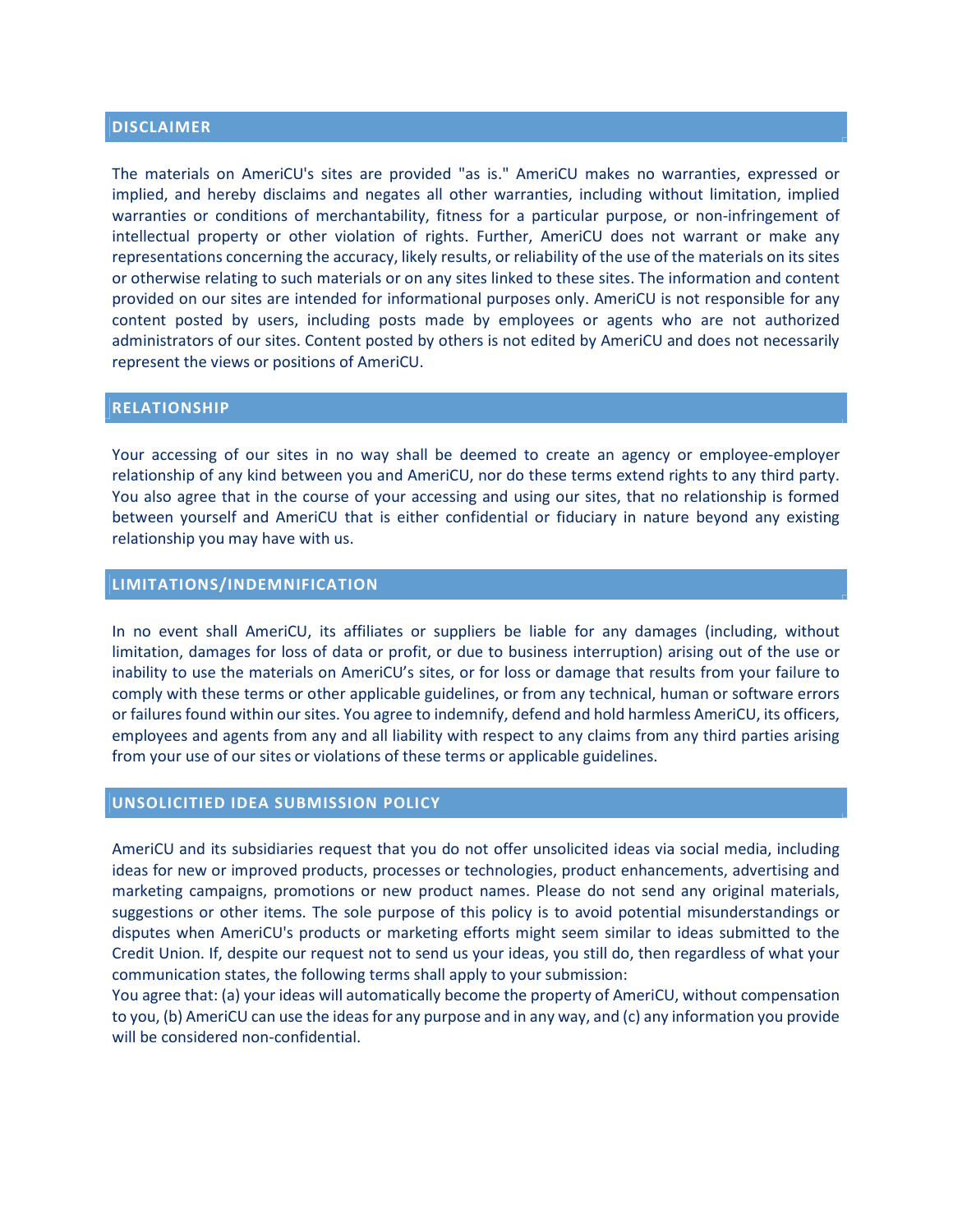## DIGITAL MILLENIUM COPYRIGHT ACT

If you believe in good faith that materials available on an AmeriCU site infringe your copyright, you (or your agent) may send us a notice requesting us to remove the material or block access to it. Details on notices and counter-notices are available on the Copyright Office site at www.copyright.gov.

## AMERICU SOCIAL MEDIA PROCEDURES

#### UPDATED MARCH 3, 2022

#### GENERAL

All social media posts are written and posted by members of Marketing, the only employees with administrative rights. The Marketing Department also has permission to edit and/or remove existing posts. Permission levels are established within each social media platform and are managed by the AVP of Marketing. It is our job to evaluate content for appropriateness, relevance, and newsworthiness. We also determine which posts shall be advertised and/or sponsored (i.e., paid advertising).

When it comes to posting on social media, employees may not post on behalf of the credit union. If you are interested in sharing one of the great promotions, rates, or campaigns that the credit union is running, you are only authorized to reshare posts created and shared by the original AmeriCU Credit Union social accounts. You may not create your own posts or post any promotional, rate, or campaign material that is not expressly designed for social media use (ie. a picture of a flyer).

The employee may associate themselves with the credit union through their personal account, but any personal opinions stated are purely their own and not of AmeriCU. The credit union will not be held responsible for any repercussions their posts may generate.

Divulging sensitive company information is strictly prohibited and will be penalized.

## "GOOD WILL" POSTS AND NEWS ARTICLES

The Marketing Department writes posts and obtains pictures (if applicable). If pictures are of employees, we ask for verbal or email approval to post pictures. If pictures are of others outside the organization, we obtain emailed permission and/or signed release forms to post pictures. Stories are posted without review or approval.

#### SHARED POSTS

The Marketing Department may regularly share posts of outside entities which contain relevant news stories and/or helpful content for our membership. Such content is posted without review or approval.